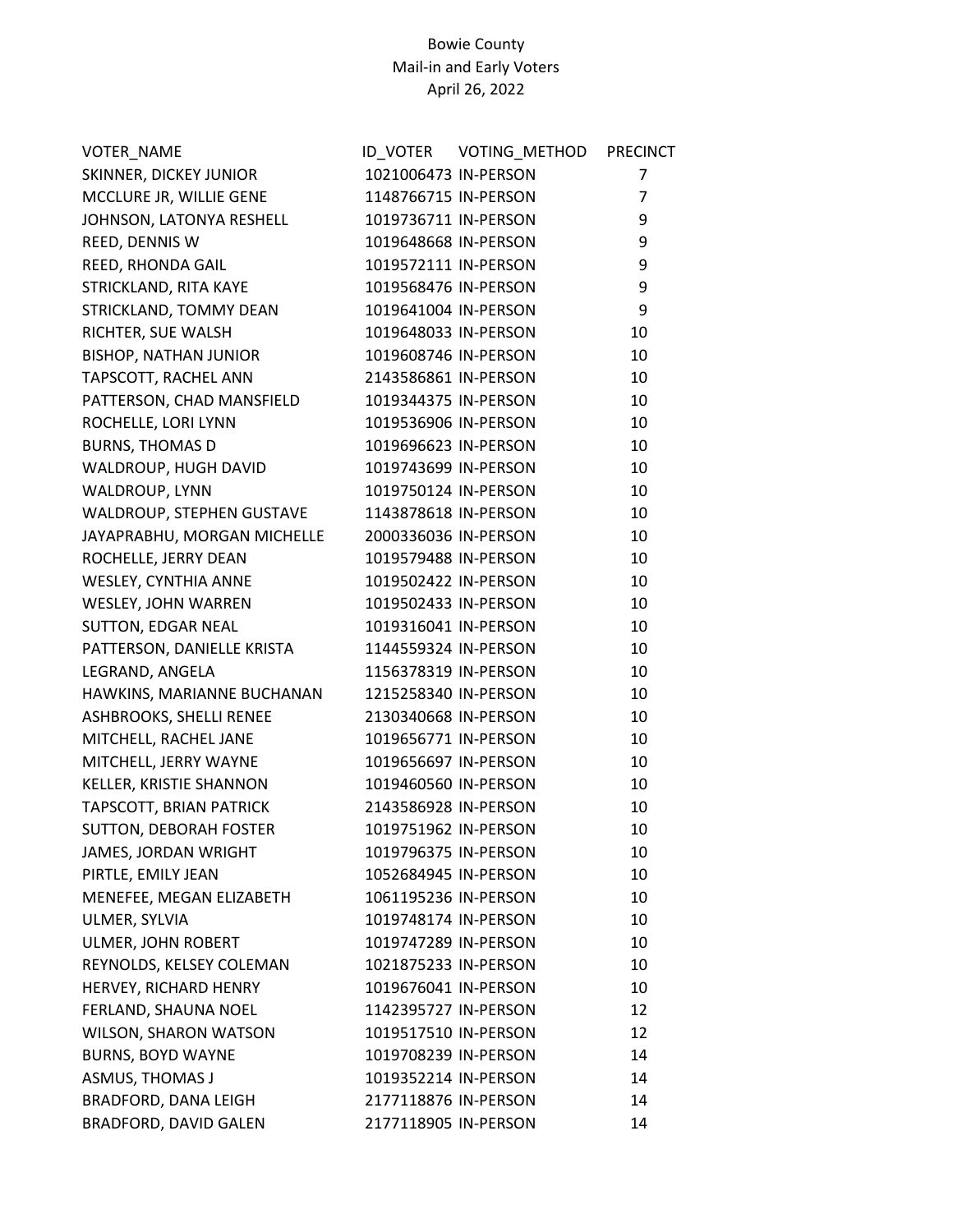| HAWKINS, JUNIOR DEE         | 1022163124 IN-PERSON | 14  |
|-----------------------------|----------------------|-----|
| THOMPSON, DANA OLIVIA       | 1019556905 IN-PERSON | 14  |
| HOLLINGSWORTH, REGINA GAY   | 1019494822 IN-PERSON | 14  |
| <b>ESSMAN, NANCY KAY</b>    | 1019435038 IN-PERSON | 14  |
| HILL, RODNEY JAMES          | 1167766400 IN-PERSON | 15  |
| HILL, JENNIFER LEIGH        | 1168881848 IN-PERSON | 15  |
| COGGIN, STEVEN GLEN         | 1019613710 IN-PERSON | 16  |
| KENNEDY, LESLIE             | 1019498914 IN-PERSON | 16  |
| <b>KENNEDY, TIMOTHY B</b>   | 2169788484 IN-PERSON | 16  |
| CAULEY, TINA                | 1019555865 IN-PERSON | 16  |
| STEVENS, MARK EDWARD        | 2121807606 IN-PERSON | 16  |
| MAY, RODNEY D               | 1019660514 IN-PERSON | 18  |
| WYATT, RACHEL               | 1206328038 IN-PERSON | 18  |
| SANDS, LEE A                | 1019589848 IN-PERSON | 18  |
| BUCKNER, ALFORETTA M        | 1002031412 IN-PERSON | 18  |
| SHIPLEY, CAROLINE SIMMONS   | 1019644360 IN-PERSON | 19  |
| HORNBUCKLE, DAVE HITE       | 2135408024 IN-PERSON | 22  |
| MCMILLAN, IDA MAE           | 1019535570 IN-PERSON | 25  |
| MCMILLAN, FLOYD EDWIN       | 1019535562 IN-PERSON | 25  |
| RANKIN, THOMAS GEROLD       | 1019515309 IN-PERSON | 25  |
| DAVIS, JAMES ALLEN          | 1019592590 IN-PERSON | 30  |
| DAVIS, DONNA                | 1019592588 IN-PERSON | 30  |
| LEWIS, DENNIS LEAMON        | 1019662752 IN-PERSON | 11A |
| LEWIS, PAULLA REA           | 1019598267 IN-PERSON | 11A |
| LOONEY, CHRISTOPHER ALLEN   | 2119845410 IN-PERSON | 11A |
| <b>BURLESON, JUDY LYNN</b>  | 2155575192 IN-PERSON | 14A |
| WATKINS, GLENN              | 1019540863 IN-PERSON | 14A |
| WATKINS, ANNA KATHRYN       | 1019605879 IN-PERSON | 14A |
| AYLE, MICHAEL STEVEN        | 1019553596 IN-PERSON | 14A |
| HAYWOOD, VERSIE LEE         | 1019383350 IN-PERSON | 14A |
| NOBLE, EMER JEAN            | 1180224991 IN-PERSON | 1A  |
| NOBLE, RICHARD CHARLES      | 1019408154 IN-PERSON | 1A  |
| WILBORN, ANNIE L            | 1019634448 IN-PERSON | 1A  |
| JORDAN, BILLY RICHARD       | 1019593829 IN-PERSON | 1A  |
| <b>BURNS, LYDIA MAE</b>     | 1019681669 IN-PERSON | 1B  |
| ANDERSON, EUNITA PETTWAY    | 1188145857 IN-PERSON | 20A |
| JORDAN, REGGIE SHEPEARD     | 1159102635 IN-PERSON | 2B  |
| PHILIPS, MARY               | 2150394941 IN-PERSON | 2C  |
| MIMS, PAIGE BLAND           | 1192023491 IN-PERSON | 3A  |
| DICKENS, LARRY RAY          | 1019537301 IN-PERSON | 3B  |
| BROWNING JR, JAMES DEWEY    | 1019533235 IN-PERSON | 4A  |
| <b>BROWNING, SHERRY A</b>   | 1019509996 IN-PERSON | 4A  |
| <b>COTTON, HAZEL ELLEEN</b> | 1019701100 IN-PERSON | 4B  |
| ROBINSON, CYNTHIA ANN       | 1019634453 IN-PERSON | 4C  |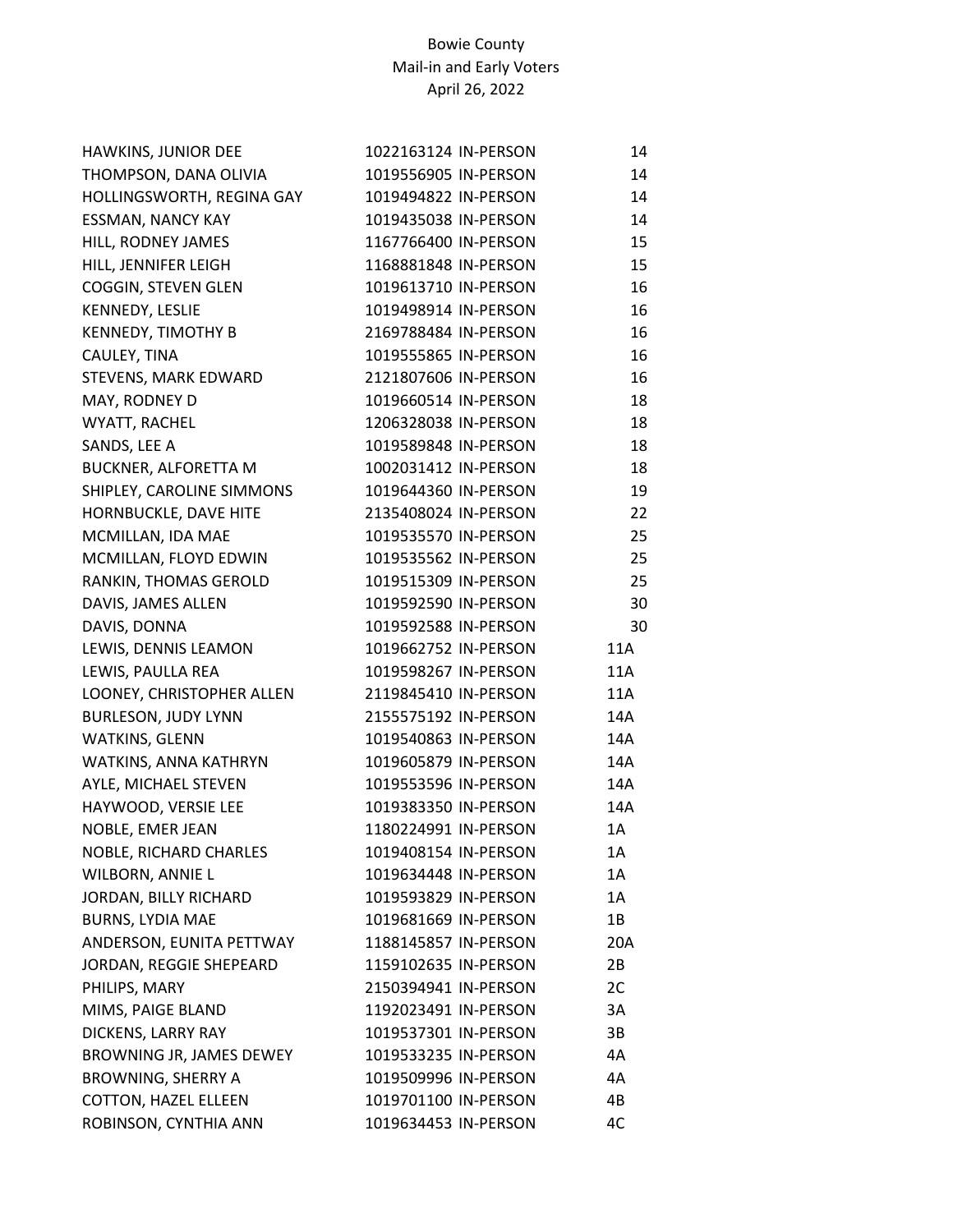| MURPHY, SHIRLEY ANN          | 1155774102 IN-PERSON | 4C |
|------------------------------|----------------------|----|
| HAWKINS, BRANDON CHARLES     | 1019348144 IN-PERSON | 4C |
| NESS, RITCHIE B              | 1019439302 IN-PERSON | 4D |
| MEADOR, GERRY COLE           | 1192654587 IN-PERSON | 5C |
| <b>KERBY, JONI LEIGH</b>     | 1019568033 IN-PERSON | 5C |
| KERBY, ARLIE V               | 1019617820 IN-PERSON | 5C |
| <b>BLAIN, COE NICHOLAS</b>   | 2170221653 IN-PERSON | 5C |
| NAPLES, KEITH THOMAS         | 1019482077 IN-PERSON | 5C |
| RAMSEY, CHRISTINA E          | 1019370708 IN-PERSON | 5C |
| WALDROP, SYLVIA              | 1019637003 IN-PERSON | 5C |
| <b>BLACK, JANICE TAYLOR</b>  | 1019507746 IN-PERSON | 5C |
| WILLIAMSON, JANE E           | 1019633571 IN-PERSON | 5C |
| WILLIAMSON, AVEN C           | 1019633563 IN-PERSON | 5C |
| HEDRICK, TAYLOR HASKELL      | 2153145035 IN-PERSON | 5C |
| MCCULLOCH, LEE               | 1019581144 IN-PERSON | 5C |
| SMITH, AMYE WAGGONER         | 2157561423 IN-PERSON | 5C |
| CAMPBELL, ELLEN M            | 1019696274 IN-PERSON | 5C |
| FOSTER, KELLY EUNJUNG CHO    | 2141026293 IN-PERSON | 5C |
| FOSTER, JOSHUA PAUL          | 2141026286 IN-PERSON | 5C |
| GIBSON, JENNIFER ANN         | 1190806189 IN-PERSON | 5C |
| HORNSBY, KATRINA DEANNE      | 1019332281 IN-PERSON | 5C |
| BRATT, ALAINA M O            | 2189811605 IN-PERSON | 5C |
| HALTOM, WHITNEY LEIGH        | 1151687337 IN-PERSON | 5C |
| <b>BAILEY, KIMBERLY GAIL</b> | 2125507196 IN-PERSON | 5C |
| LANGDON, KIMBERLY KAYE       | 1019460135 IN-PERSON | 5C |
| BARRY, LACRECIA ANN          | 1019701907 IN-PERSON | 5C |
| BARRY, WILLIAM DEAN          | 1019701911 IN-PERSON | 5C |
| DESKIN, ROY LYNN             | 1019582079 IN-PERSON | 5C |
| DESKIN, VICKI                | 1019582080 IN-PERSON | 5C |
| WHISENHUNT, PEGGY            | 1019311840 IN-PERSON | 5C |
| HALTOM, JOHNATHAN WESLEY     | 1019380135 IN-PERSON | 5C |
| LUSK, KAY                    | 1019661288 IN-PERSON | 5C |
| <b>BUTLER, DEBORAH KAY</b>   | 1019506329 IN-PERSON | 5C |
| <b>BUTLER, JAMES MICHAEL</b> | 1019506338 IN-PERSON | 5C |
| BAILEY, JONATHAN DAVID       | 2136154038 IN-PERSON | 5C |
| KENT, KLARK RANDALL          | 1215678994 IN-PERSON | 5C |
| KENT, ALEXANDRA DANIELLE     | 2121497505 IN-PERSON | 5C |
| WASHINGTON, BARBARA M        | 1156408871 IN-PERSON | 5C |
| GILL, JASMINE KERENSA        | 2144304996 IN-PERSON | 5C |
| MUELLER, LORI E              | 1019524152 IN-PERSON | 5C |
| HARP, WILLIAM ROBERT         | 1128212512 IN-PERSON | 5C |
| HOLLINGSWORTH, CYNTHIA ANNE  | 1019341764 IN-PERSON | 5C |
| FRY, MATTHEW ANTHONEY        | 1019735564 IN-PERSON | 5C |
| ELDRIDGE, BRANDY LEIGH       | 1153688940 IN-PERSON | 5C |
|                              |                      |    |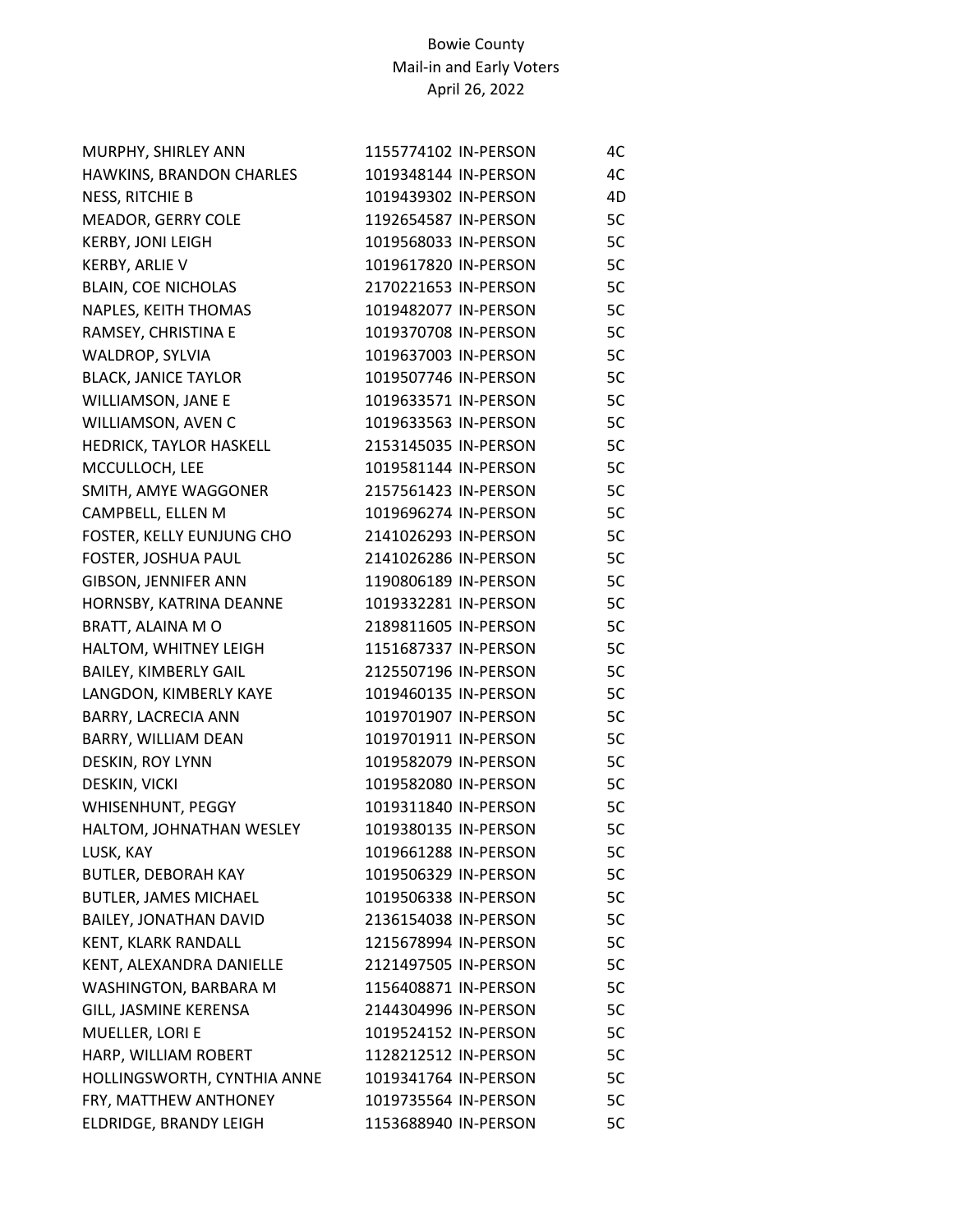| WHITE, ALEXANDRIA GRACE       | 1020485951 IN-PERSON | 5C |
|-------------------------------|----------------------|----|
| <b>GIBBS, LANDRY BURTON</b>   | 1019309267 IN-PERSON | 5C |
| GIBBS, ASHLEY ANN             | 1019332814 IN-PERSON | 5C |
| DADDATO, VITO JOSEPH          | 1019561711 IN-PERSON | 5C |
| MEADOR, HOLLAND AMANDA        | 1148640559 IN-PERSON | 5C |
| WIGGINS, RENDI BETH           | 1186642310 IN-PERSON | 5C |
| ELDRIDGE, WILLIAM JAMES       | 1019748254 IN-PERSON | 5C |
| MOODY, LYNDA CORNETT          | 1145948358 IN-PERSON | 5C |
| MOODY, JAMES OWEN             | 1145948327 IN-PERSON | 5C |
| <b>FUQUA, RICHARD VICKERS</b> | 1019543414 IN-PERSON | 5C |
| MCCULLOCH JR, AMOS            | 1019630951 IN-PERSON | 5C |
| KUYKENDALL, LARRY JOE         | 1019617854 IN-PERSON | 6A |
| KIRBY, ANDREA BURNS           | 1019669704 IN-PERSON | 6A |
| KIRBY, WILLIAM CLARENCE       | 1019669770 IN-PERSON | 6A |
| LONG, LARRY NEIL              | 1019565697 IN-PERSON | 6A |
| STEGALL, SHERRY FLYNN         | 1019641879 IN-PERSON | 6A |
| STEGALL JR, GEORGE A          | 1019641867 IN-PERSON | 6A |
| PEACOCK, PEGGY ANN            | 1152060576 IN-PERSON | 6A |
| PRUETT, WILLIAM CHENEY        | 1029233787 IN-PERSON | 6A |
| PRUETT, MINDI MENEFEE         | 1042510967 IN-PERSON | 6A |
| OWENS, BOBBY JOE              | 1145920499 IN-PERSON | 6A |
| OWENS, LAWANDA SUE            | 1145920549 IN-PERSON | 6A |
| WHITMAN, KEITH LANCE          | 1019791695 IN-PERSON | 6B |
| <b>GEORGE, KAREN LYNNE</b>    | 1019366374 IN-PERSON | 6B |
| DORRIS, JANICE AGNES          | 1059993875 IN-PERSON | 6B |
| FLORES, CAROL JORDAN          | 1155883555 IN-PERSON | 6B |
| WILLIAMSON, SHANNON LATRELL   | 1024083468 IN-PERSON | 6B |
| BARTON, SHANDELLA MAE         | 1019462389 IN-PERSON | 6B |
| CALHOUN, BRADLEY DALE         | 1023183561 IN-PERSON | 6B |
| VAHLE, WANDA                  | 1019637377 IN-PERSON | 6B |
| VAHLE II, WILLIAM H           | 1019637383 IN-PERSON | 6B |
| OECHSNER IV, NICHOLAS A       | 1135295778 IN-PERSON | 6B |
| OECHSNER, HOLLY GILLETTE      | 1135207308 IN-PERSON | 6B |
| AKIN, CARL WELTON             | 1019591182 IN-PERSON | 6B |
| MARTIN, KATHLEEN FORD         | 1019589539 IN-PERSON | 6B |
| <b>GAMBLE, HOPE MARIE</b>     | 2155217491 IN-PERSON | 6B |
| BECKMAN, STEVEN WILLIAM       | 2121578361 IN-PERSON | 6B |
| HARRIS, MELANIE TYSON         | 1019725291 IN-PERSON | 6B |
| DEAL, ALISON BLAGG            | 1019313827 IN-PERSON | 6B |
| MAYO, JANA LYNN               | 1019844067 IN-PERSON | 6B |
| WARD, SHARON JANE             | 1019522011 IN-PERSON | 6B |
| COPELAND, LARRY GENE          | 1019621857 IN-PERSON | 6B |
| COPELAND, MARY                | 1019621861 IN-PERSON | 6B |
| ELLIS, CASSEY ANN             | 1019403038 IN-PERSON | 8Α |
|                               |                      |    |